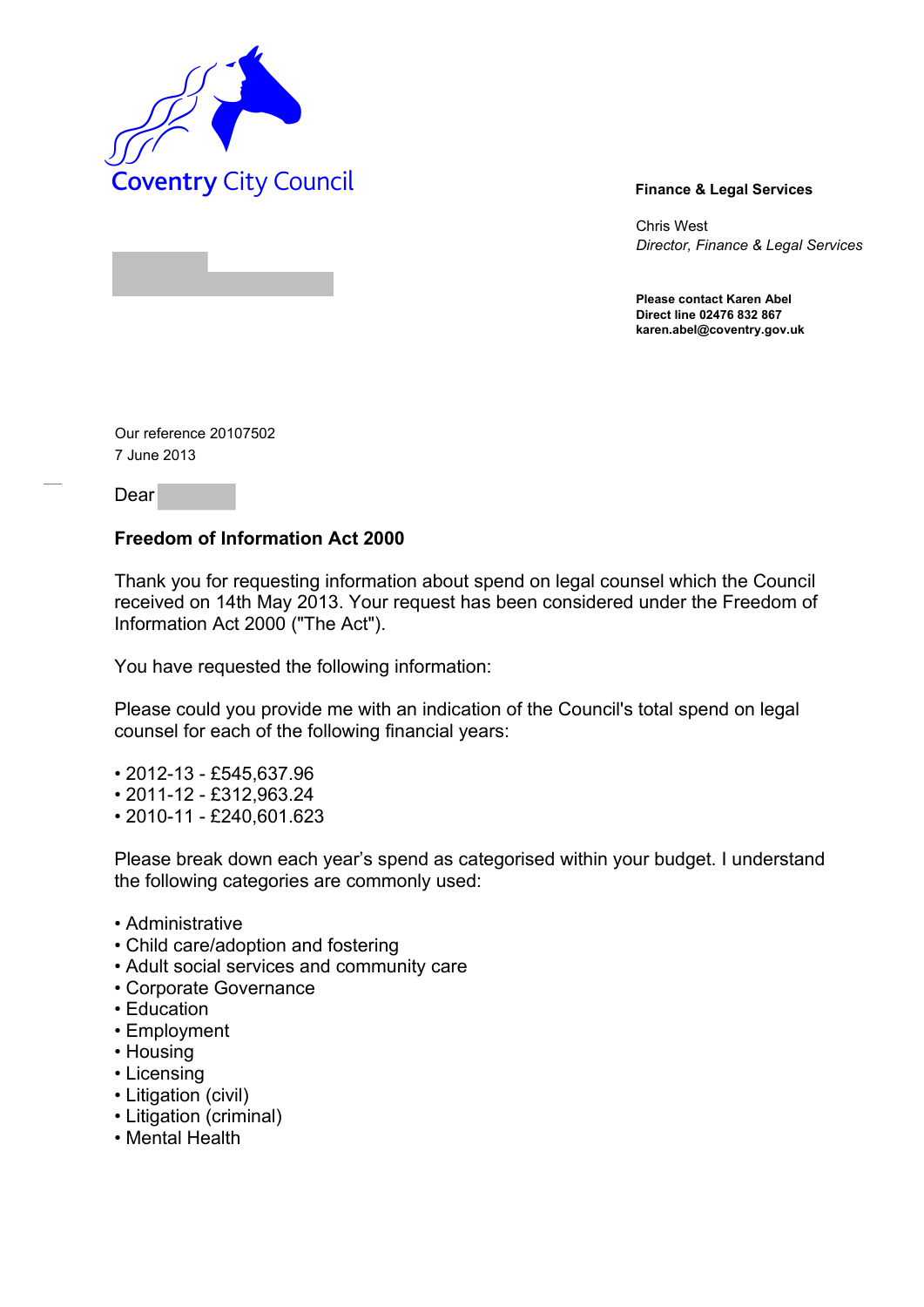- Planning
- Police
- Procurement
- Property
- Trusts and charities

Please see attachments to email which detail spend on legal counsel for each of the three years as requested. However, Coventry City Council do not record spend in exactly the same way as per your request and therefore the spreadsheet shows spend against the cost codes that we do use.

Please note that most of the information that you request is owned by the Coventry City Council and may be subject to copyright protection. Under the Re-Use of Public Sector Information 2005 Regulations you are free to use this information for your own use or for the purposes of news reporting. However, any other type of re-use under the Regulations, for example; publication of the information or circulation to the public, will require permission of the copyright owner and may be subject to terms and conditions. For documents where the copyright does not belong to Coventry City Council you will need to apply separately to the copyright holder.

If you wish to apply to reuse the information you have requested or have any other issues relating to this request please do not hesitate to contact me.

I hope you feel that our response meets your request. However, if that is not the case, you have a right to make representations about the outcome or handling of your request – in the first instance this must be made in writing within 40 working days of the date of this letter, to the Council's Information Governance Team at:

Information Governance Team, Coventry City Council Room 21a, Lower Ground Floor, Council House, Earl Street Coventry. CV1 5RR [infogov@coventry.gov.uk](mailto:infogov@coventry.gov.uk)

If you remain dissatisfied with the outcome of your complaint and/or appeal under the Freedom of Information Act 2000, you then have the right to apply directly to the Information Commissioner for a decision. The Information Commissioner can be contacted at:

Information Commissioner's Office Wycliffe House Water Lane **Wilmslow Cheshire** SK9 5AF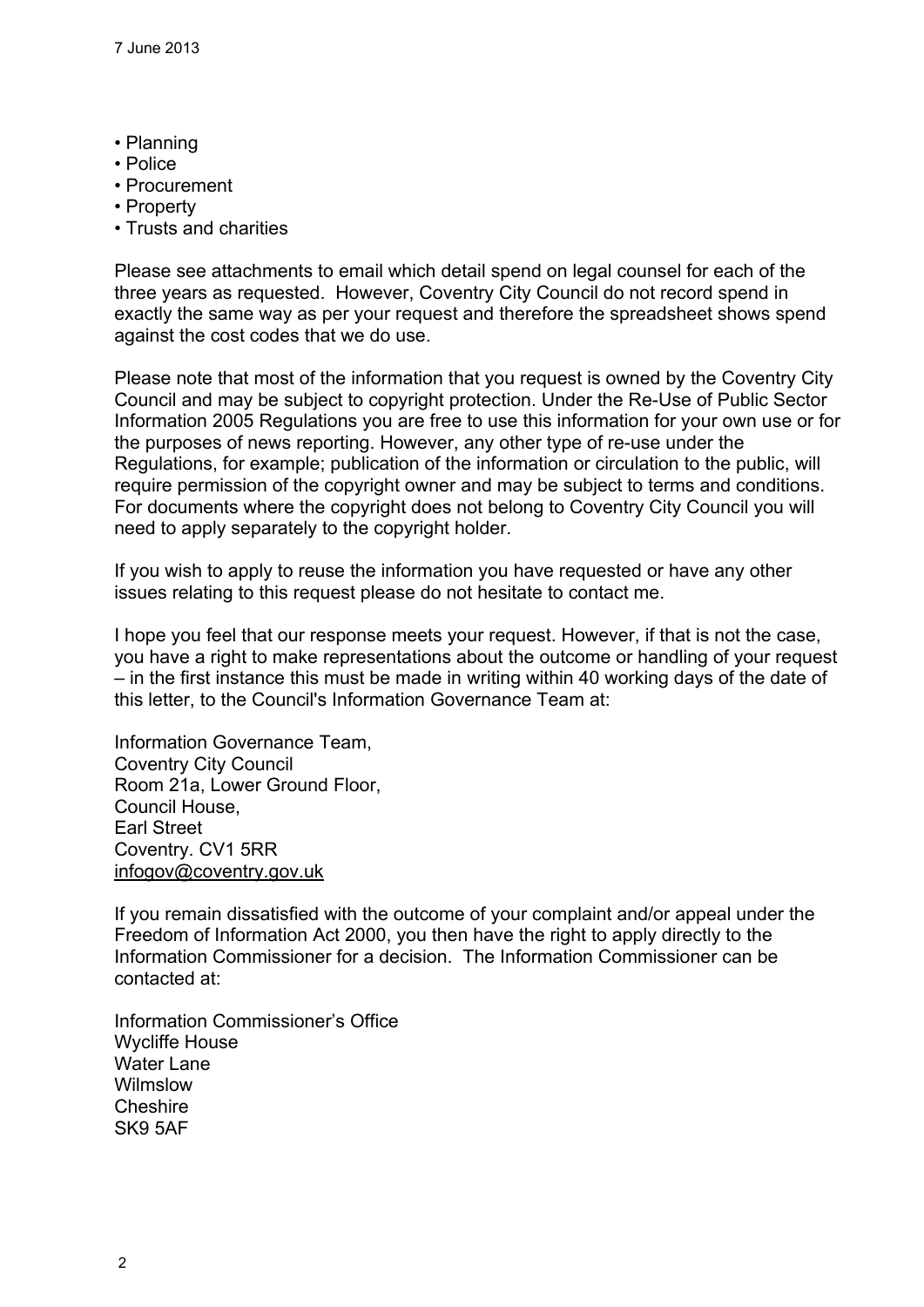Yours sincerely

Karen Abel Administrative Officer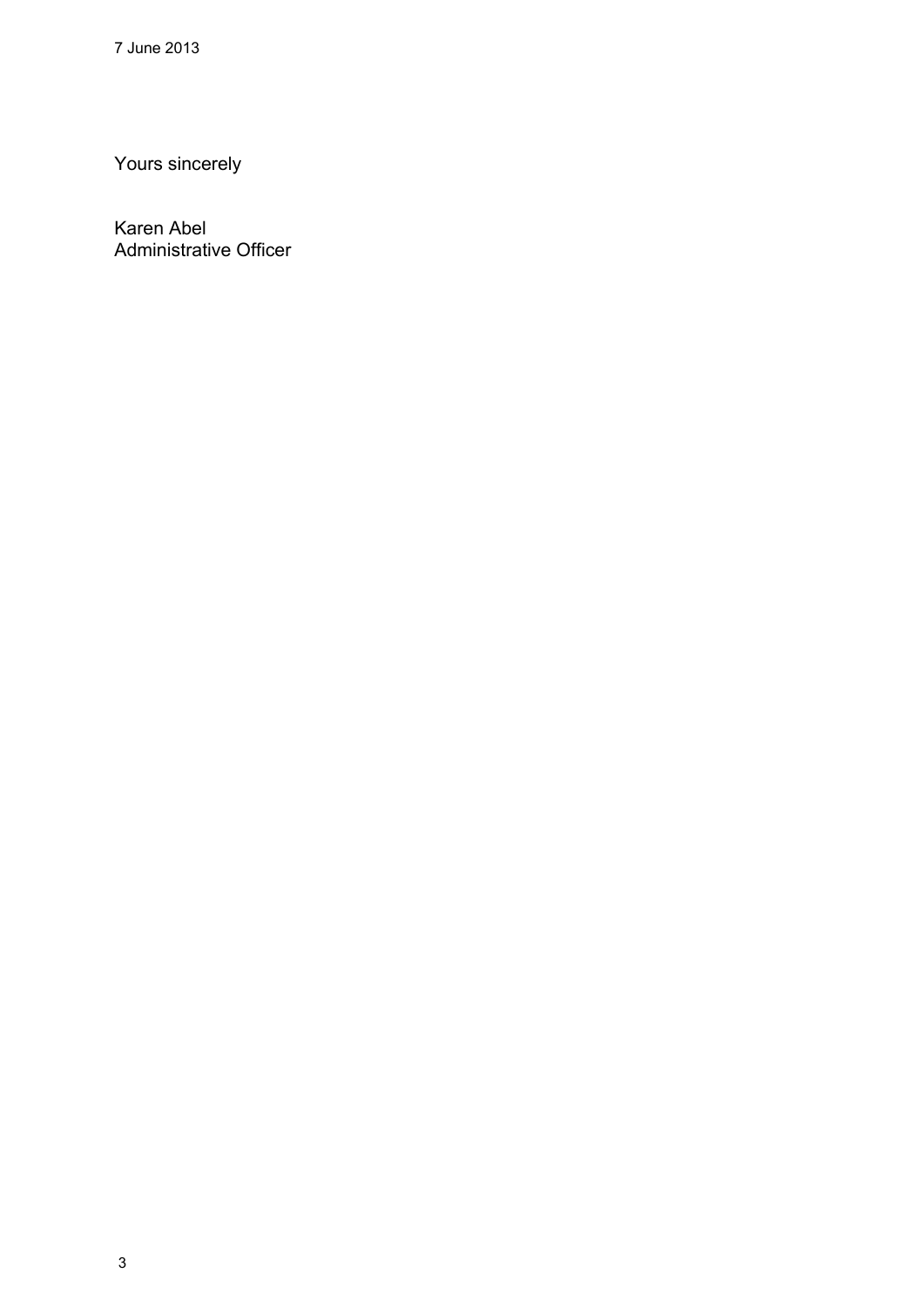| Education                    | $-211.45$  |
|------------------------------|------------|
| Social Care                  | 419,272.11 |
| Legal Services               | 19,992.60  |
| <b>Flections</b>             | 1500       |
| HR                           | 562.5      |
| Council Tax                  | 750        |
| Food h&S                     | 3000       |
| <b>Commercial - Licences</b> | $-200$     |
| <b>Trading Standards</b>     | 54,175.00  |
| Corporate Service Property   | 500        |
| Directorate                  | 46297.2    |
|                              | 545637.96  |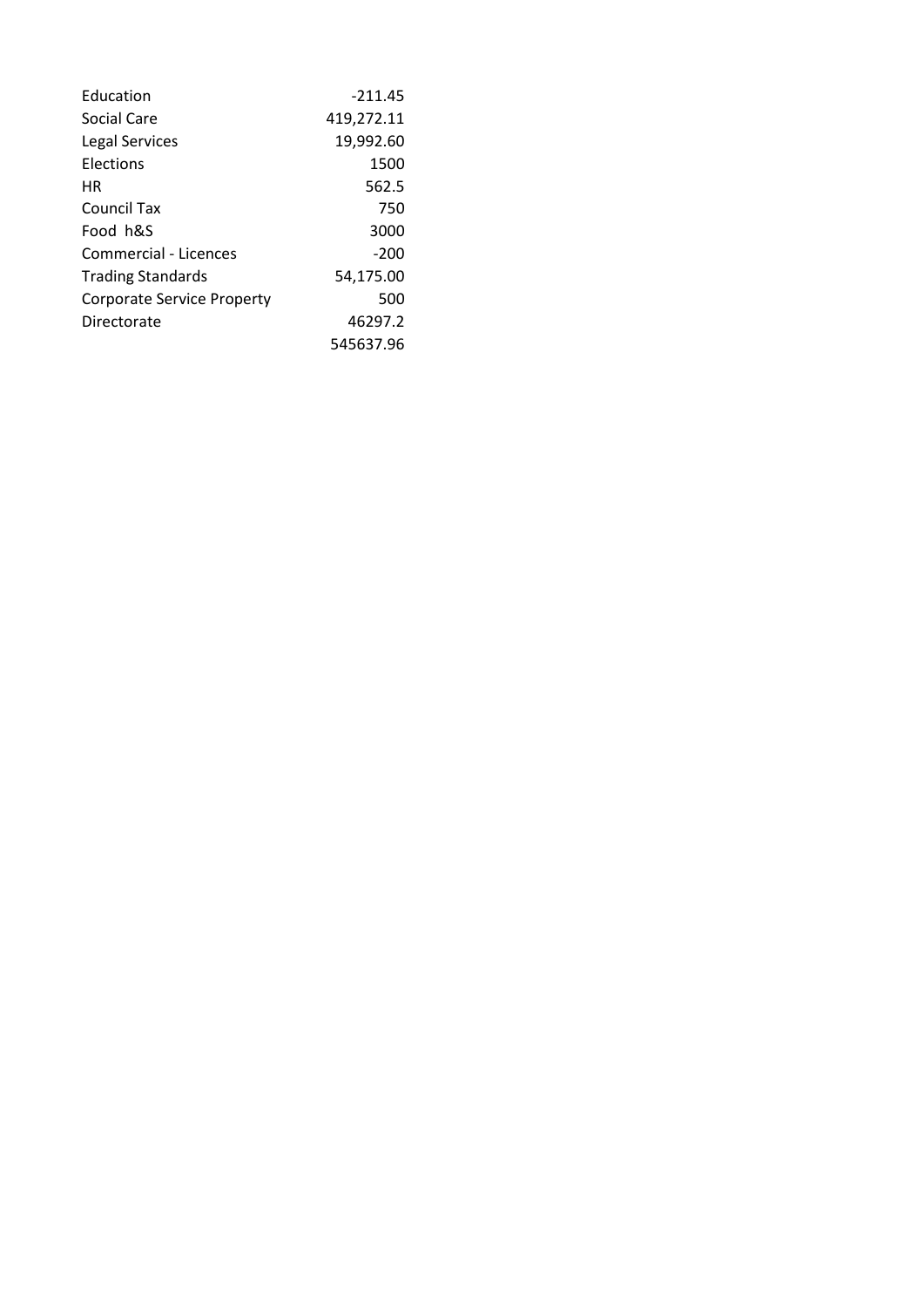| <b>Legal Services</b>    | 300        |
|--------------------------|------------|
| Social Care              | 307,223.24 |
| Hsg Ben Admin            | 740.00     |
| Commercial - Licences    | 400        |
| <b>Trading Standards</b> | 4,300.00   |
|                          | 312,963.24 |